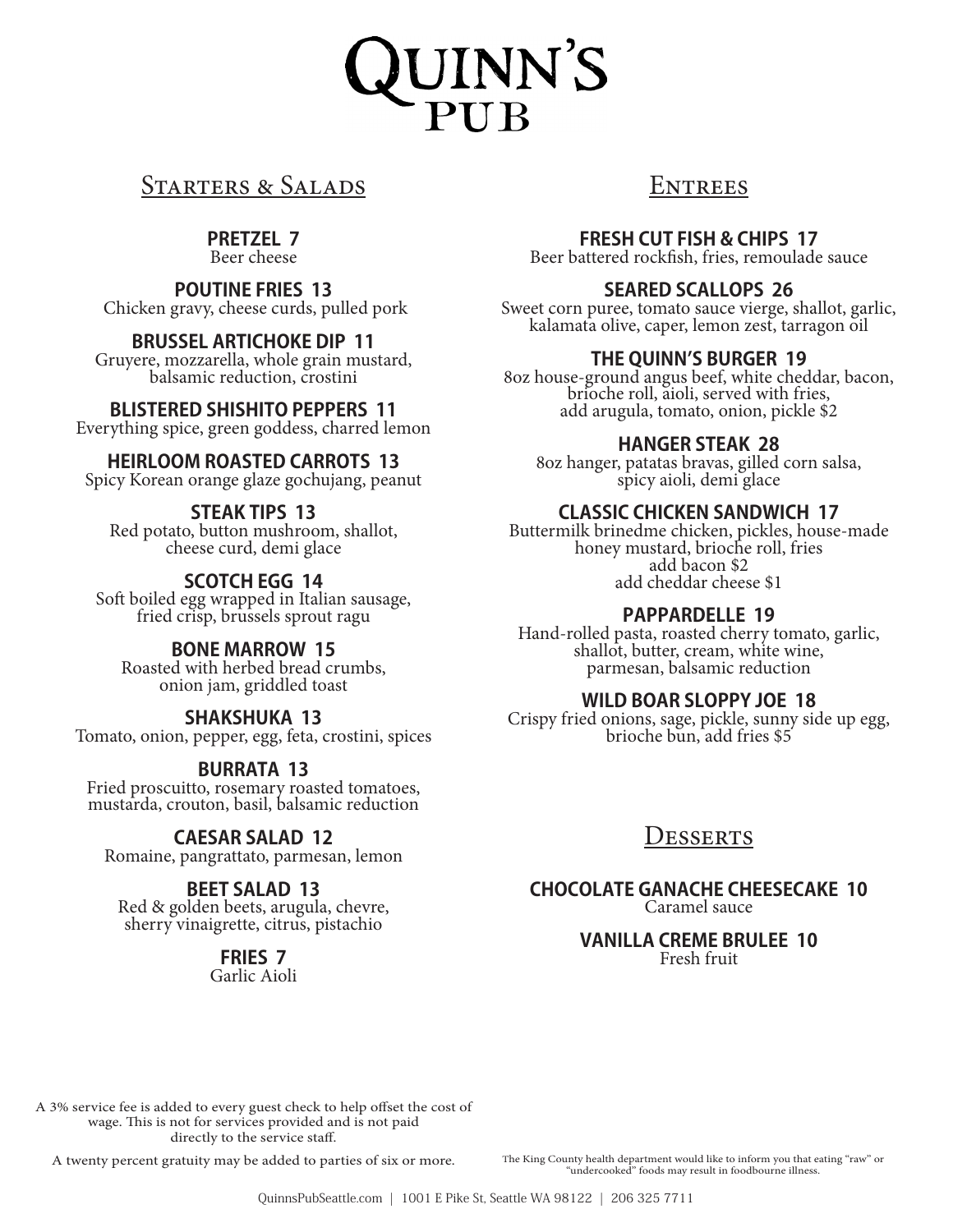# QUINN'S

# DRINK SPECIAL

| <u>D'UINN OI LUIME</u>                                                                                                     |    |
|----------------------------------------------------------------------------------------------------------------------------|----|
| <b>MARGARITA</b><br>Classic, Strawberry, or Mango using fresh fruit puree.                                                 | 5  |
| <b>PRIDE PUNCH</b><br>Rum, Chai, Pineapple, Grapefruit, Lemon, Lime, Bitters                                               | 8  |
| <b>COCKTAILS</b>                                                                                                           |    |
| <b>QUINN'S OLD FASHIONED</b><br>Bourbon, Demerara, Bitters, Maraschino Cherry,<br>Served at Below Freezing                 | 12 |
| <b>SHRINKING VIOLET</b><br>Vodka, House Violet Liqueur,<br>Lavender Bitters & Lemon                                        | 13 |
| <b>MISSED OPPORTUNITY</b><br>Gin, Elderflower, Sage, Lemon & Sparkling Wine                                                | 13 |
| <b>MELON BAR</b><br>Fresh honey dew melon juice, vodka,<br>cream, simple syrup                                             | 13 |
| <b>DUNGINS &amp; DRAGONS</b><br>Gin, Strawberry, Lime, House Ginger Beer,<br><b>Firewater Bitters</b>                      | 13 |
| <b>I CAN'T EVEN</b><br>Tequila, grapefruit, lime,<br>topped with Stiegl Grapefruit Radler                                  | 13 |
| <b>PINOT RITA</b><br>Tequila, pinot noir syrup, rosemary,<br>lime, lemon verbena                                           | 13 |
| <b>SMALL TALK</b><br>Bourbon, House Vanilla-Coffee Liqeuer,<br>Spiced Pear Liqueur, Lemon, Egg White,<br>Angostura Bitters | 13 |
| WINE Ry THE GLASS                                                                                                          |    |

# WINE DY THE GLASS

| <b>RED</b>                                                         |    |
|--------------------------------------------------------------------|----|
| <b>SPRING CREEK CABERNET SAUVIGNON</b><br>Spring Creek, California | 12 |
| <b>NATURA MALBEC</b><br>2019, Rapel Valley, Chile                  | 13 |
| <b>CANYON ROAD PINOT NOIR</b><br>2020, Sonoma County, California   | 14 |
| <b>ROSE</b>                                                        |    |

### **ROSÉ**

| <b>MONCIGALE ROSÉ</b>                   | 11 |
|-----------------------------------------|----|
| 2016, Coteaux d'Aix-en-Provence, France |    |

| <b>RAINIER</b><br>Lager - 16oz, Los Angeles, 4.7%                                           | 5  |
|---------------------------------------------------------------------------------------------|----|
| <b>FREMONT GOLDEN PILSNER</b><br>Pilsner - 12oz, Seattle WA, 4.5%                           | 7  |
| <b>BAVIK PILSNER</b><br>Pilsner - 12oz, Belgium, 5.2%                                       | 8  |
| <b>GEORGETOWN MANNY'S</b><br>Pale Ale - 16oz, Seattle WA, 5.4%                              | 7  |
| <b>SEAPINE IPA</b><br>IPA - 16oz, Seattle WA, 5.6%                                          | 8  |
| <b>SILVER CITY TROPIC HAZE IPA</b><br>Hazy IPA - 12oz, Bremerton WA, 6.4%                   | 8  |
| <b>DIAMOND KNOT HEFEWEIZEN</b><br>Hefeweizen - 160z, Mukilteo WA, 5.5%                      | 9  |
| <b>ANDERSON VALLEY BLOOD ORANGE GOSE</b><br>Gose - 12oz, Boonville CA, 4.2%                 | 9  |
| <b>STEIGL GRAPEFRUIT RADLER</b><br>Sour - 160z, Austria, 2.25%                              | 8  |
| <b>2 TOWNS BRIGHT CIDER</b><br>Cider - 12oz, Corvallis OR, 6%                               | 9  |
| <b>LOCUST BLACKBERRY CIDER</b><br>Cider - 12oz, Woodinville WA, 6%                          | 9  |
| <b>REUBEN'S ROBUST PORTER</b><br>Porter - 16oz, Seattle WA, 5.9%                            | 8  |
| <b>CHIMAY TRIPEL</b><br>Belgian Tripel - 12oz, Belgium, 8%                                  | 13 |
| <b>BELCHING BEAVER PEANUT BUTTER MILK STOUT 8</b><br>Nitro Stout - 12oz, Oceanside CA, 5.3% |    |
| <b>WHITE</b><br><b>CANYON ROAD SAUVIGNON BLANC</b><br>2020, Sonoma County, California       | 12 |
| <b>SHARECROPPER'S CHARDONNAY</b><br>2015, Yakima Valley, Washington                         | 14 |
| <b>SPARKLING</b><br><b>WYCLIFF CAVA BRUT</b>                                                | 9  |
| California                                                                                  |    |
| <b>VILARNAU CAVA BRUT ROSE</b><br>Barcelona, Spain                                          | 9  |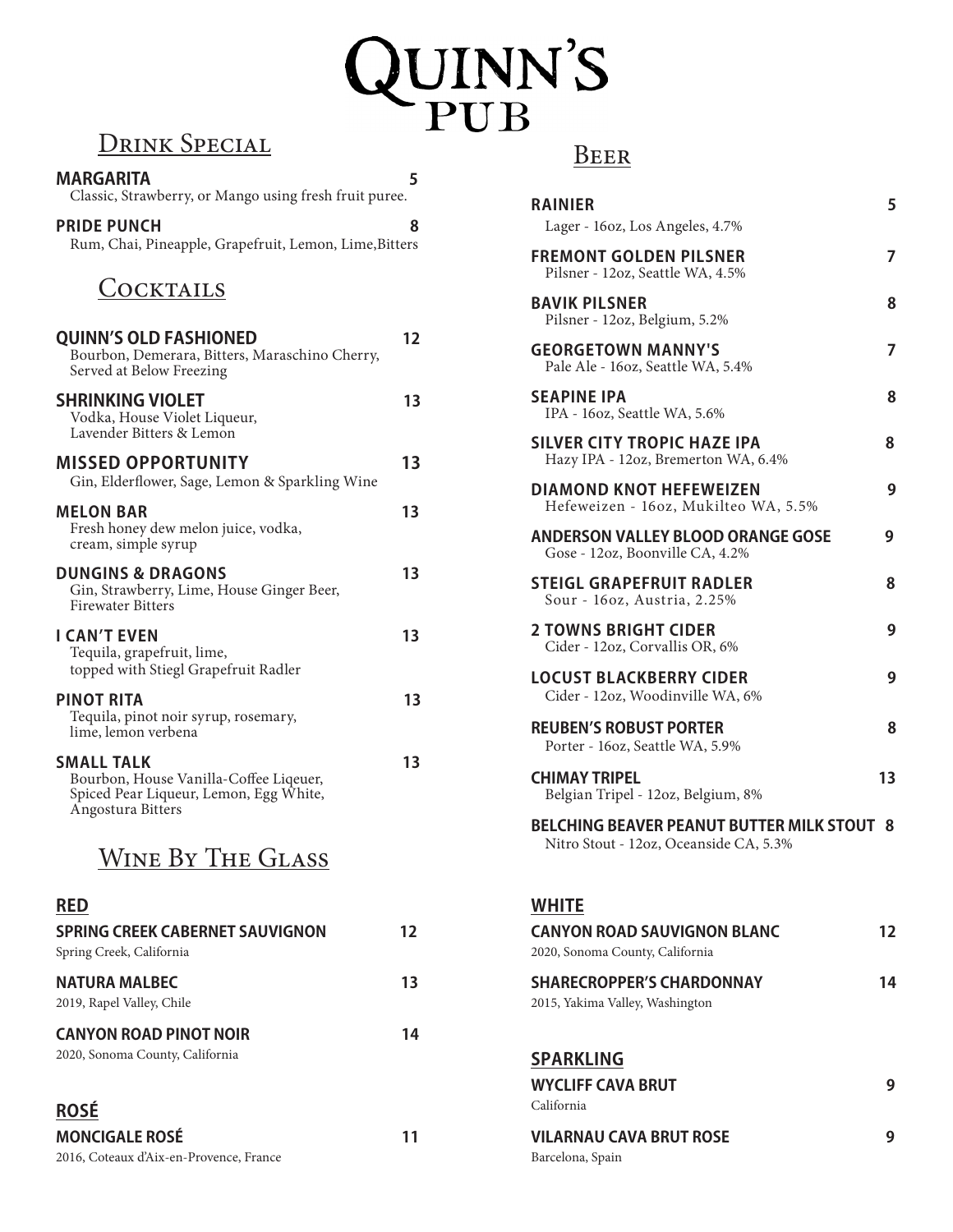# **WINE BY THE BOTTLE**

# **RED**

| Archery Summit Pinot Noir<br>2020, Dundee Hills, Willamette Valley, Oregon            | 93  |
|---------------------------------------------------------------------------------------|-----|
| Banfi Brunello di Montalcino Sangiovese<br>2014, Montalcino, Tuscany, Italy           | 110 |
| Benziger Organic Reserve Pinot Noir<br>2016, Russian River, Sonoma County, California | 89  |
| Canyon Road Pinot Noir<br>2020, Sonoma County, California                             | 54  |
| Natura Malbec<br>2019, Rapel Valley, Chile                                            | 50  |
| Sonoma-Cutrer Pinot Noir<br>2019, Russian River Valley, Sonoma County, California     | 78  |
| Spring Creek Cabernet Sauvignon<br>Spring Creek, California                           | 46  |
| <b>Starmont Cabernet Sauvignon</b><br>2017, Napa Valley, California                   | 79  |
| Double Canyon Cabernet Sauvignon<br>2017, Horse Heaven Hills, Columbia Valley, WA     | 75  |
| <b>ROSE</b>                                                                           |     |

| Moncigale Rosé                          | 42 |
|-----------------------------------------|----|
| 2016, Coteaux d'Aix-en-Provence, France |    |

# **WINE BY THE BOTTLE**

## **WHITE**

| Canyon Road Sauvignon Blanc<br>2020, Sonoma County, California      |    |
|---------------------------------------------------------------------|----|
| Sharecropper's Chardonnay<br>2015, Yakima Valley, Washington        | 54 |
| Benziger Organic Reserve Chardonnay<br>2016, Carneros, California   | 65 |
| Flowers Chardonnay<br>2017, Sonoma Coast, Sonoma County, California | 75 |

### **SPARKLING**

| Wycliff Cava Brut<br>California                  | 34  |
|--------------------------------------------------|-----|
| Vilarnau Cava Brut Rose<br>Jumilla, Spain        | 34  |
| Dom Pérignon<br>2008, Champagne, France          | 320 |
| G.H. Mumm Brut Grand Cordon<br>Champagne, France | 75  |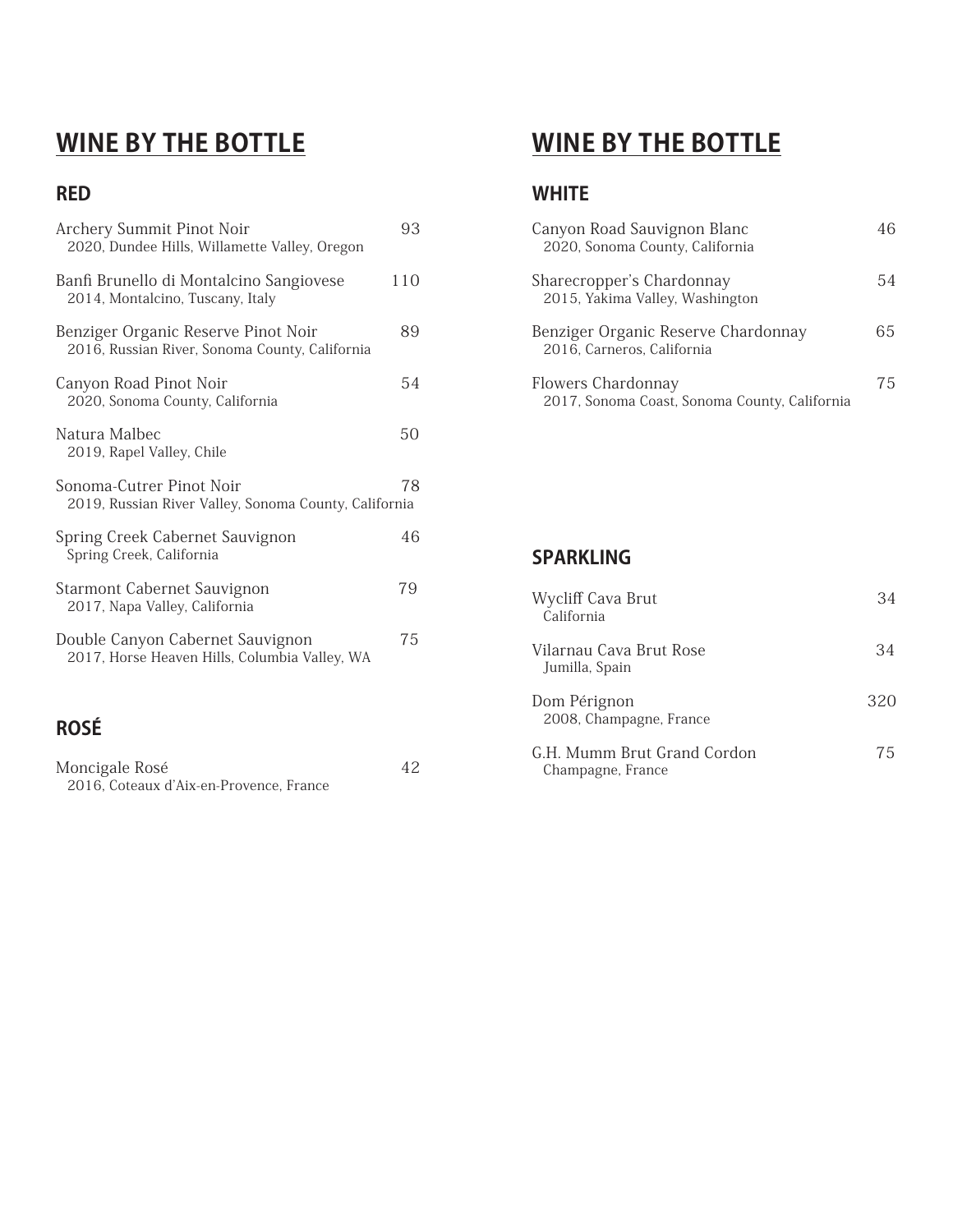# **BRANDY & COGNAC**

Admiral Nelson Spiced Rum 9 Asbach 9 Calvados Coquerel 10 Caravedo Puro Quebranta Pisco 11 Christian Brothers 8 Clear Creek Apple Brandy 11

# **RUM & SUGARCANE**

Cana Brava 9 Kraken Spiced Rum 11 Mt. Gay Black Label 10 Mt. Gay Silver 8 Plantation Dark Original 10 Plantation O.F.T.D. 11 Plantation Pineapple 10 Rhum Clement 10 Rhum Barbancourt Reserve 10 Zaya Gran Reserva 16yr 11

# **VODKA**

Grey Goose 10 Ketel One 10 Ketel One Botanical Grapefruit & Rose 10 Nikka Coffey Vodka 16 Tito's 9 Wheatley Vodka 10

# **TEQUILA & MEZCAL**

Agave de Cortez 10 Arette Reposado 10 Azunia Organic Anejo 12 Azunia Organic Blanco 9 Azunia Organic Reposado 10 Bozal Barego 22 Casamigos Anejo 18 Casamigos Blanco 14 Casamigos Reposado 16 Cazadores Blanco 9 Cazadores Reposado 10 Don Julio Blanco 14 Don Julio Reposado 16 Espolon Blanco 9 Espolon Reposado 11 Fortaleza Blanco 14 Herradura Silver 13 Vida Mezcal 11 Xicaru Silver Mezcal 12

# **GIN**

Aviation 10 Bombay London Dry 8 Bombay Sapphire 10 Big Gin: Bourbon Barreled 12 Big Gin: Peat Barreled 12 Hendricks 11 Hendricks Midsummer Solstice 12 Hendricks Orbium 12 Monkey 47 Schwarzwald 14 Nikka Coffey Gin 15 Normindia 10 Old Tom Ransom 10 Plymouth 10 St. George Botanivore 10 St. George Terroir 10 St. George Dry Rye 10 Sun Liquor Gun Club 9 Tanqueray 10 Tanqueray Malacca 10 The Botanist 12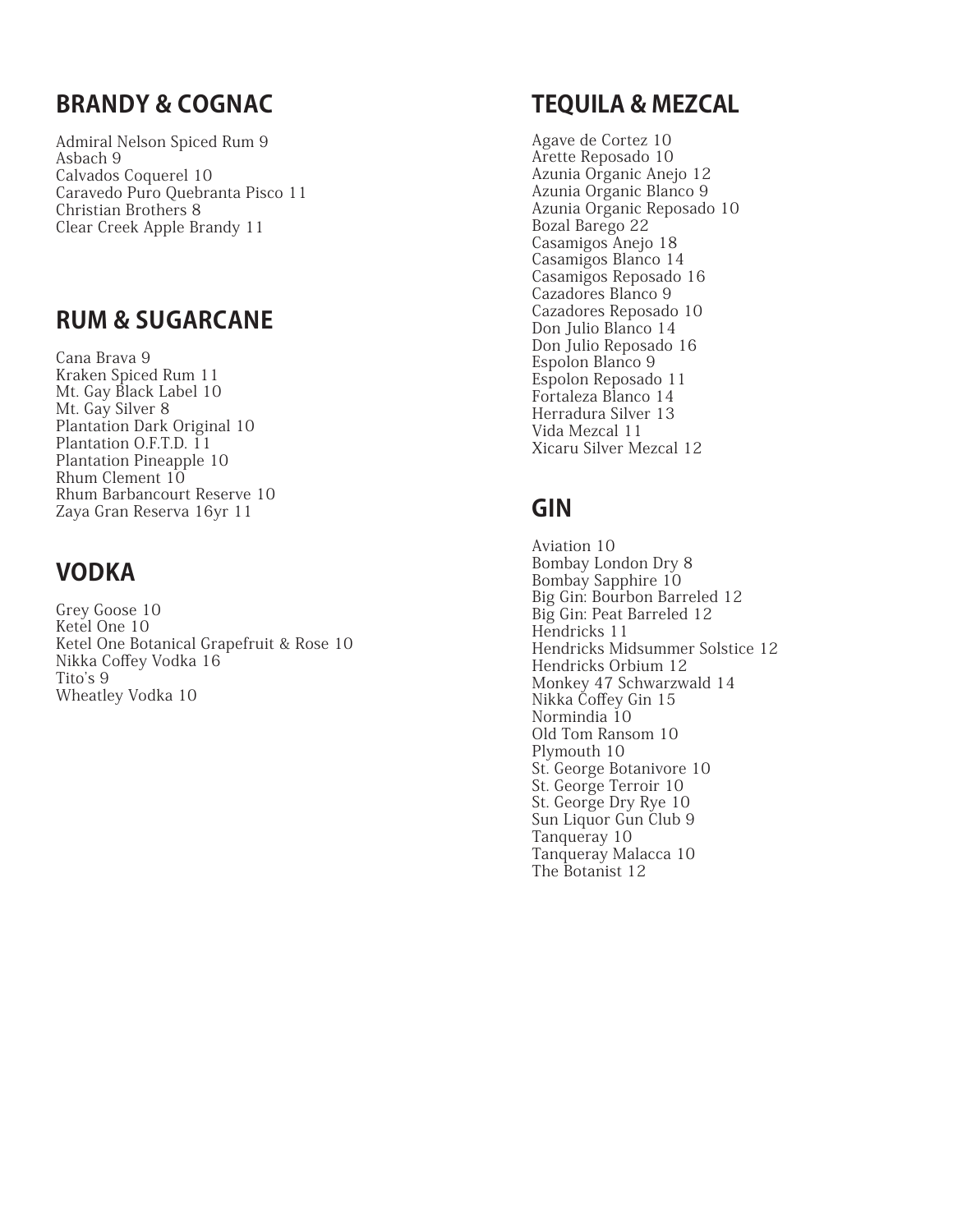# **BEER BOTTLES AND CANS**

| Avery Uncle Jacob's Stout<br>Silky smooth and full-bodied limited release Imperial<br>Stout aged for 6 months in the finest bourbon barrels,<br>Boulder CO, 15.9%, 12oz        | 20 |
|--------------------------------------------------------------------------------------------------------------------------------------------------------------------------------|----|
| Chimay Grand Reserve - Blue<br>Belgian Strong Dark Ale, Chimay Belgium, 9%, 11.2oz                                                                                             | 12 |
| Cuvee des Jacobins Rouge<br>Flemish sour ale made from spontaneously fermented<br>and barrel-aged for at least 18 months,<br>Belgium, 5.5%, 11.2oz                             | 15 |
| Double Mountain Eleven<br>Bourbon barrel aged barleywine with rich armoas of<br>caramel, date, and vanilla,<br>Hood River OR, 13.2%, 16oz                                      | 20 |
| Dr. Fritz Briem 1809<br>Berliner Weisse, Munich Germany, 5%, 16oz                                                                                                              | 12 |
| Etienne Dupont Cidre Normandie<br>100% Apple Juic, unfiltered, unpasterized cider,<br>Victot-pontfol France, 5.5%, 12.7oz                                                      | 14 |
| Evil Twin Nasty Trunks<br>Dry hopped sour, Stratford CT, 5.5%, 16oz                                                                                                            | 8  |
| Green's Gluten Free Dry-Hopped Lager<br>Ancient grains instead of malted barley to create a<br>truly gluten free Lager,<br>Lochristi, Belgium, 4.1%, 16.9oz                    | 14 |
| Green's Gluten Free IPA<br>Ancient grains instead of malted barley to create a<br>truly gluten free IPA,<br>Lochristi, Belgium, 5%, 16.9oz                                     | 14 |
| Guinness<br>Nitro draught stout<br>Dublin, Ireland, 4.2%, 11.2oz                                                                                                               | 8  |
| Lindemans Cuvee Rene<br>A combination of one year old and three year old<br>lambics, bottle-conditioned and improves with age,<br>Vlezenbeek Belgium, 5.5%, 12oz               | 15 |
| Lindemans Kriek<br>Cherry lambic beer crafted by wind through<br>spontaneous fermentation made with barley unmalted<br>wheat, cherry juice, aged hops, and wild airborne yeast | 14 |

Vlezenbeek Belgium, 3.5%, 12oz

# **BEER BOTTLES AND CANS**

| Oedipus Mannenliefde<br>Saison flavoured with lemongrass, Szechuan pepper<br>and Sorachi Ace hops.<br>Amsterdam Netherlands, 6%, 12oz                                                                                                                 | 14 |
|-------------------------------------------------------------------------------------------------------------------------------------------------------------------------------------------------------------------------------------------------------|----|
| Orval Trappist Ale<br>Belgian pale ale full-bodied with a fruity note<br>Belgium, 6.9%, 11.2oz                                                                                                                                                        | 14 |
| Saison Dupont<br>Bottle conditioned Belgian farmhouse ale,<br>Tourpes Belgium, 6.5%, 11.2oz                                                                                                                                                           | 10 |
| Samuel Smith's Oatmeal Stout<br>Brewed with hard well water drawn from 85 feet un-<br>derground and fermented in 'stone Yorkshire squares'<br>to create an almost opaque, wonderfully silky and<br>smooth textured ale<br>Tadcaster England, 5%, 12oz | 12 |
| Samuel Smith's Organic Chocolate Stout<br>The perfect marriage of satisfying stout and<br>luxurious chocolate<br>Tadcaster England, 5%, 12oz                                                                                                          | 13 |
| Samuel Smith's Organic Cider<br>Organic medium dry cider,<br>Tadcaster England, 5%, 12oz                                                                                                                                                              | 12 |
| Samuel Smith's Organic Perry Cider<br>Organic dry pear cider, Tadcaster England, 5%, 12oz                                                                                                                                                             | 12 |
| Schneider Weisse Original<br>German Hefe-weizen, Kelheim Germany, 5.4%, 16oz                                                                                                                                                                          | 12 |
| Trappistes Rochefort 6<br>Belgian dubbel, Rochefort Belgium, 7.5%, 11.2oz                                                                                                                                                                             | 15 |
| Traquair House Ale<br>Scotch Ale brewed in the oldest inhabited<br>house in Scotland<br>Traquair, Scotland, 7.2%, 16.9oz                                                                                                                              | 15 |
| Westmalle Trappist Ale<br>Belgian dubbel, rich, sweet and malty,<br>Malle Belgium, 7%, 11.2oz                                                                                                                                                         | 13 |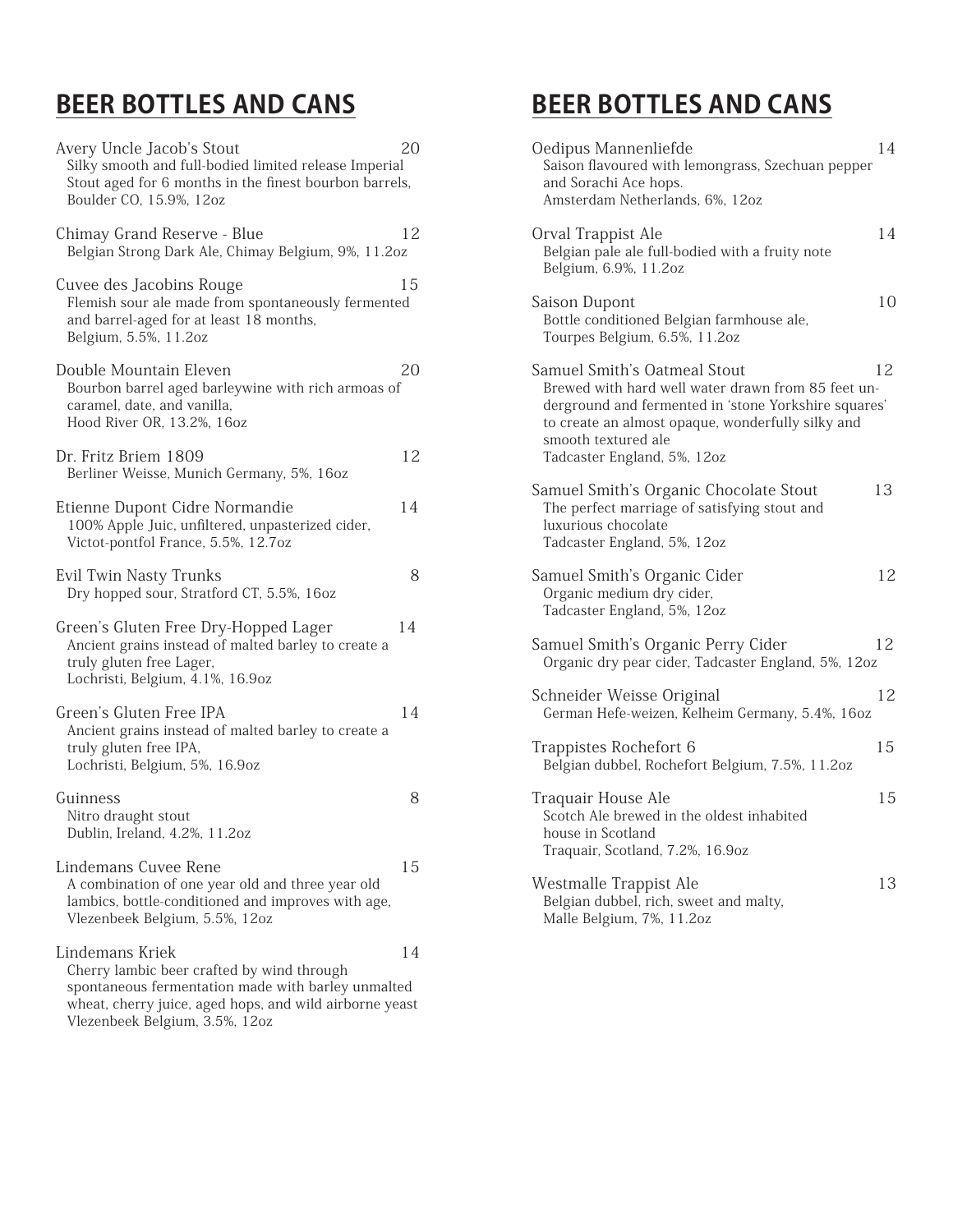# **WHISKEY**

# **BOURBON & NORTH AMERICAN**

Not less than 51% corn in the mash, these whiskeys are aged in charred new American white oak.

| <b>ANGEL'S ENVY</b>                | 14 |
|------------------------------------|----|
| Louisville, Kentucky, Proof: 86.6  |    |
|                                    |    |
| <b>BASIL HAYDEN</b>                | 14 |
| Clermont, Kentucky, Proof: 80      |    |
|                                    |    |
| <b>BUFFALO TRACE</b>               | 10 |
| Frankfort, Kentucky, Proof: 90     |    |
|                                    |    |
| <b>BULLEIT BOURBON</b>             | 12 |
| Lawrenceburg, Kentucky, Proof: 90  |    |
|                                    |    |
| <b>ELIJAH CRAIG BARREL PROOF</b>   | 16 |
| Bardstown, Kentucky, Proof: 127    |    |
|                                    |    |
| <b>ELIJAH CRAIG 18YR</b>           | 26 |
| Bardstown, Kentucky, Proof: 90     |    |
|                                    |    |
| <b>ELIJAH CRAIG 21YR</b>           | 34 |
| Bardstown, Kentucky, Proof: 90     |    |
|                                    |    |
| <b>FOUR ROSES SINGLE BARREL</b>    | 12 |
| Lawrenceburg, Kentucky, Proof: 100 |    |

# **BOURBON (CONTINUED)**

| <b>FOUR ROSES SMALL BATCH</b>                   | 10 |
|-------------------------------------------------|----|
| Lawrenceburg, Kentucky, Proof: 90               |    |
| <b>GEORGE T. STAGG 2019</b>                     | 35 |
| Frankfort, Kentucky, Proof: 116.9               |    |
| <b>HIGH WEST AMERICAN PRAIRIE</b>               | 13 |
| Park City, Utah, Proof: 92                      |    |
| Blend of 2yr, 6yr, & 13yr-old Bourbon           |    |
| <b>JACK DANIEL'S</b>                            | 9  |
| Lynchburg, Tennessee, Proof: 90                 |    |
| Whiskey, But Not a True Bourbon                 |    |
| America's First Registered Distillery           |    |
| <b>JEFFERSON'S RESERVE VERY OLD</b>             | 19 |
| Louisville, Kentucky, Proof: 90.2               |    |
| <b>Blend of 4 Separately Distilled Bourbons</b> |    |
| <b>JIM BEAM BOURBON</b>                         | 10 |
| Clermont, Kentucky, Proof: 80                   |    |
| <b>KNOB CREEK 25TH ANNIVERSARY</b>              | 25 |
| Clermont, Kentucky, Proof: 122.1                |    |
| Aged 12-13 Years                                |    |
| <b>KNOB CREEK SMALL BATCH</b>                   | 10 |
| Clermont, Kentucky, Proof: 100                  |    |
| Combination of Older and Younger Bourbons       |    |
| To Create a 9 Year Old Flavored Bourbon         |    |
| <b>LITTLE BOOK</b>                              | 25 |
| Booker's, by Freddie Noe                        |    |

Blended American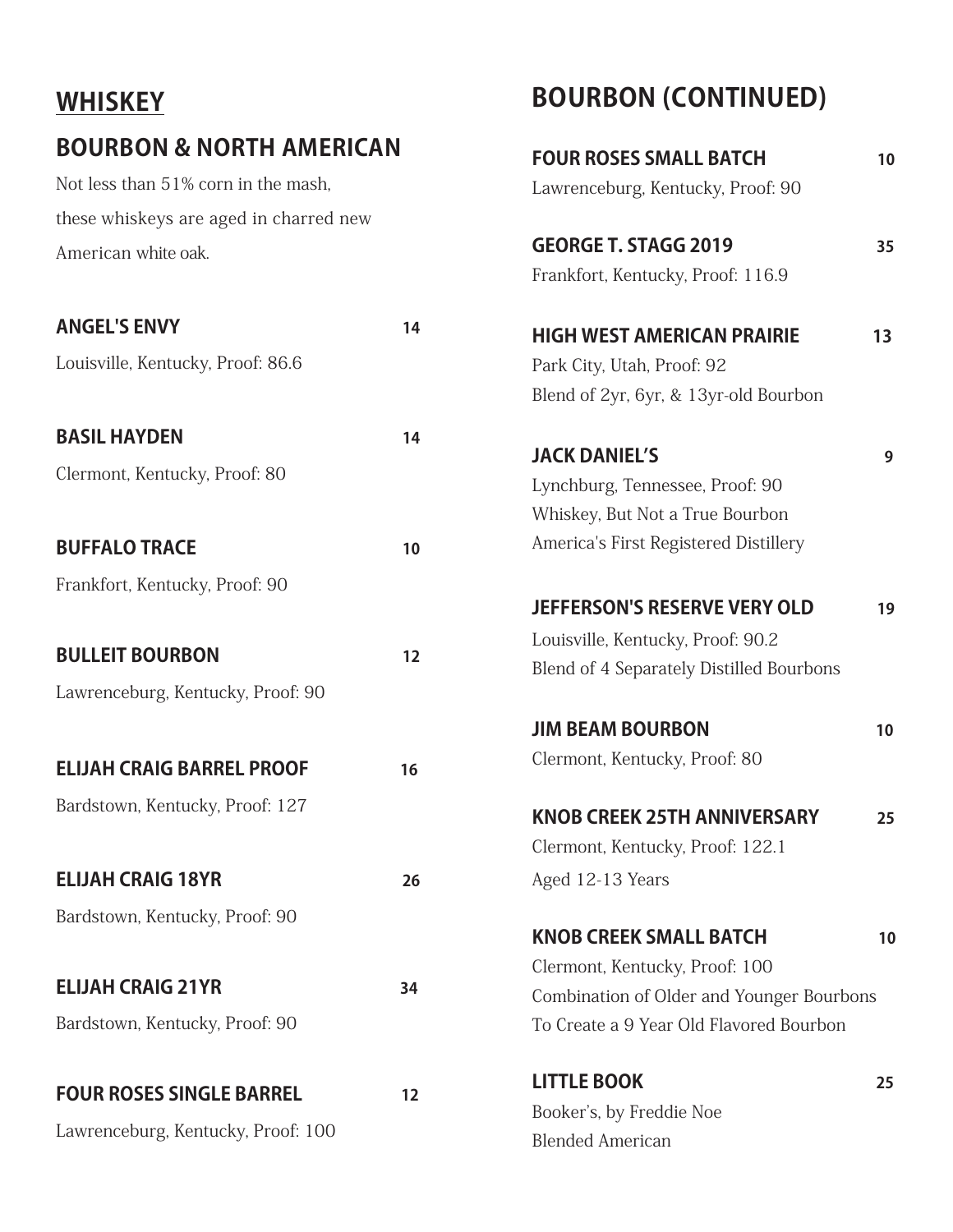# **BOURBON (CONTINUED)**

| <b>MAKER'S MARK</b>                         | 10 |
|---------------------------------------------|----|
| Loretto, Kentucky, Proof: 90                |    |
| <b>MAKER'S MARK 46</b>                      | 10 |
| Loretto, Kentucky, Proof: 94                |    |
| Maker's Mark Cask Strength Finished for     |    |
| Nine Weeks with 10 Seared Virgin            |    |
| <b>French Oak Staves</b>                    |    |
| <b>MICHTER'S STRAIGHT BOURBON</b>           | 12 |
| Louisville, Kentucky, Proof: 91.4           |    |
| <b>OLD BARDSTOWN ESTATE BOTTLED</b>         | 11 |
| Bardstown, Kentucky, Proof: 101             |    |
| <b>PARKER'S HERITAGE 11 YR</b>              | 26 |
| Bardstown, Kentucky, Proof: 122             |    |
| Single Barrel Batch                         |    |
| <b>PARKER'S HERITAGE 24 YR</b>              | 29 |
| Bardstown, Kentucky, Proof: 100             |    |
| Bottled in Bond                             |    |
| <b>PARKER'S HERITAGE BARREL FINISHED 27</b> |    |
| Bardstown, Kentucky, Proof: 110             |    |
| Aged 7-8 Years                              |    |
| <b>ROWAN'S CREEK</b>                        | 15 |
| Bardstown, Kentucky, Proof: 100             |    |
| Aged 12 Years and Hand Bottled              |    |
| <b>SMOOTH AMBLER CONTRADICTION</b>          | 12 |
| Maxwelton, West Virginia, Proof: 92         |    |
| <b>Blend of Straight Bourbon Whiskies</b>   |    |

# **BOURBON (CONTINUED)**

| <b>W.H. HARRISON</b><br>'GOVERNOR'S RESERVE'<br>Brazil, Indiana, Proof: 114                  | 17 |
|----------------------------------------------------------------------------------------------|----|
| <b>WILLETT POT STILL</b><br>Bardstown, Kentucky, Proof: 94<br>Single Barrel Straight Bourbon | 14 |
| <b>WOODFORD RESERVE</b><br>Versailles, Kentucky, Proof: 90.4                                 | 12 |
| <b>CANADIAN WHISKEY</b>                                                                      |    |
| <b>CROWN ROYAL</b><br>Toronto, Canada, Proof: 80                                             | 10 |
| <b>MASTERSON'S</b><br>Alberta, Canada, Proof: 90<br>Pot Distilled 10 yr. old Rye             | 14 |
| <b>PENDLETON</b><br>Pendleton, Oregon Proof: 80<br>Canadian Whiskeis Blended in Oregon       | 9  |
| <b>JAPANESE WHISKEY</b>                                                                      |    |
| NIKKA COFFEY GRAIN WHISKEY<br>Osaka, Japan, Proof: 90                                        | 24 |
| <b>NIKKA COFFEY MALT WHISKEY</b><br>Osaka, Japan, Proof: 90                                  | 24 |
| <b>IWAI MARS WHISKEY</b><br>Nagano, Japan, Proof: 90                                         | 12 |
| <b>SUNTORY WHISKEY TOKI</b>                                                                  | 12 |

Osaka, Japan, Proof: 96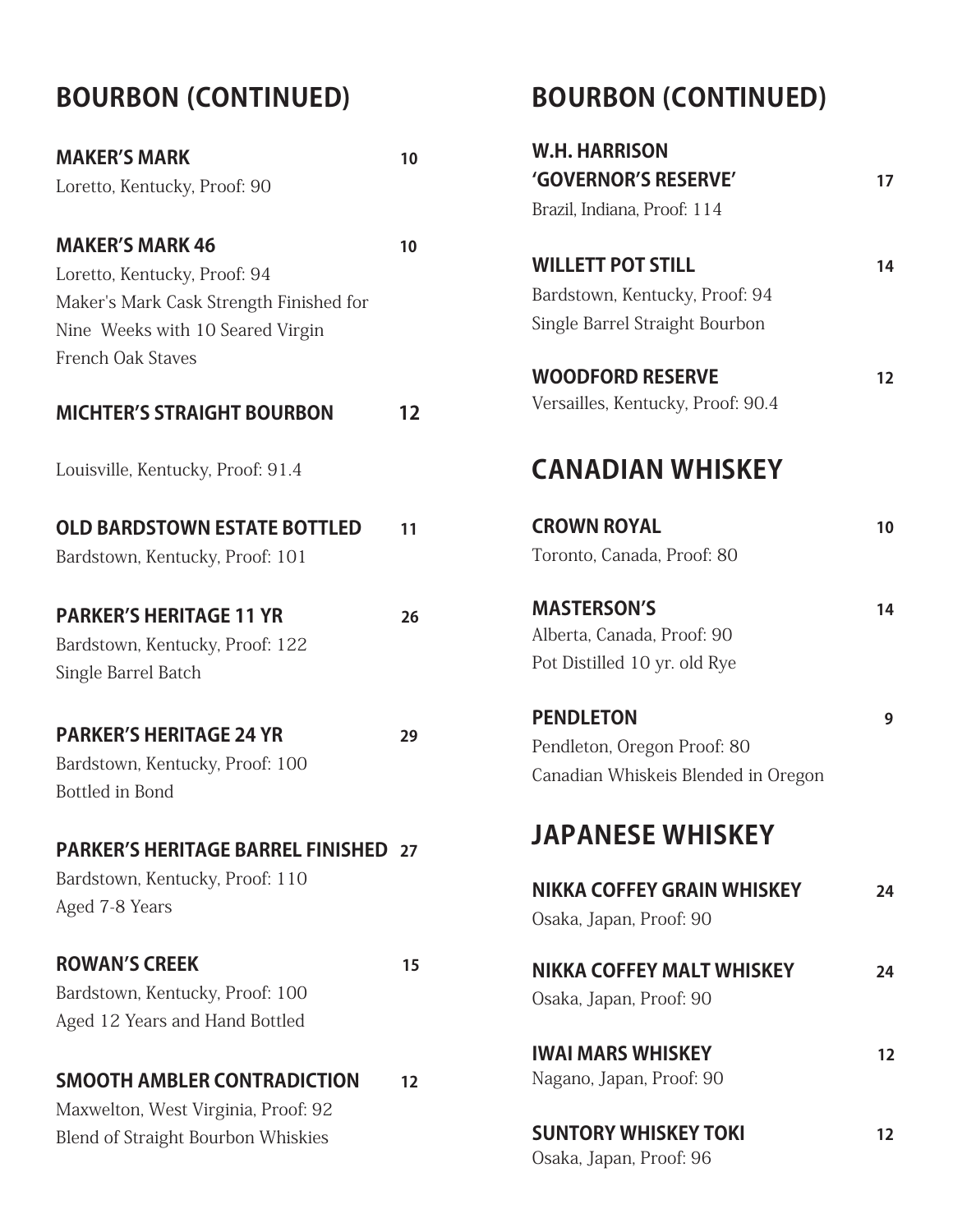# **RYE**

America's original spirit. Made from a robust grain, these whiskeys run from smooth and caramely to hot, spicy, and astringent.

| <b>BASIL HAYDEN'S DARK RYE</b>            | 15 |
|-------------------------------------------|----|
| Clermont, Kentucky, Proof: 80             |    |
| <b>BULLEIT RYE</b>                        | 12 |
| Lawrenceburg, Kentucky, Proof: 90         |    |
| <b>HIGH WEST DOUBLE RYE</b>               | 14 |
| Park City, Utah, Proof: 86                |    |
| Blend of 2yr & 16yr-old Rye               |    |
| <b>HIGH WEST MIDWINTER NIGHTS DRAM 20</b> |    |
| Park City, Utah, Proof: 98.6              |    |
| <b>Blend of Straight Rye Whiskeys</b>     |    |
| Finished in French Oak Port Barrels       |    |
| Act 9, Scene 2                            |    |
|                                           |    |
| <b>JIM BEAM RYE</b>                       | 12 |
| Clermont, Kentucky, Proof: 90             |    |
|                                           |    |
| <b>KNOB CREEK RYE</b>                     | 12 |
| Clermont, Kentucky, Proof: 100            |    |
|                                           |    |
| <b>OLD OVERHOLT RYE</b>                   | 9  |
| Clermont, Kentucky, Proof: 80             |    |
|                                           |    |
| <b>PIKESVILLE RYE</b>                     | 12 |
| Bardstown, Kentucky, Proof: 110           |    |
| Rye, Corn, Malted Barley Mashbill         |    |
|                                           |    |
| <b>TEMPLETON RYE</b>                      | 12 |
| Templeton, Iowa, Proof: 80                |    |
|                                           |    |
| <b>WHISTLEPIG FARMSTOCK RYE</b>           | 17 |
| Shoreham, Vermont, Proof: 86              |    |
|                                           |    |
| <b>WHISTLEPIG 10YR RYE</b>                | 16 |
| Shoreham, Vermont, Proof: 100             |    |

# **RYE (CONTINUED)**

| <b>WHISTLEPIG OLD WORLD 12YR RYE</b><br>Shoreham, Vermont, Proof: 86 | つら |
|----------------------------------------------------------------------|----|
| <b>WHISTLEPIG 15YR RYE</b><br>Shoreham, Vermont, Proof: 92           | 31 |
| <b>WOODFORD RESERVE RYE</b><br>Versailles, Kentucky, Proof: 90.4     | 17 |
| <b>WOODINVILLE RYE</b><br>Woodinville, Washington Proof: 90          |    |

# **IRISH**

| <b>JAMESON</b><br>Cork, Ireland, Proof: 80                                                                  | 10 |
|-------------------------------------------------------------------------------------------------------------|----|
| JAMESON CASKMATES IPA EDITION<br>Cork, Ireland, Proof: 80<br>Finished in IPA Beer Barrels                   | 11 |
| <b>JAMESON CASKMATES STOUT EDITION</b><br>Cork, Ireland, Proof: 80<br><b>Finished in Stout Beer Barrels</b> | 11 |
| <b>JAMESON COLD BREW</b><br>Cork, Ireland, Proof: 60                                                        | 11 |
| <b>MIDLETON LEGACY</b><br>Cork, Ireland, Proof: 92                                                          | 25 |
| <b>RED BREAST 12YR</b><br>Cork, Ireland, Proof: 92<br>Aged in Oloroso and Oak Barrels                       | 13 |
| <b>RED BREAST 15YR</b><br>Cork, Ireland, Proof: 92<br>Aged in Oloroso and Oak Barrels                       | 18 |
| <b>TULLAMORE DEW</b><br>Tullamore, Ireland. Proof 80                                                        | 9  |
| <b>TULLAMORE DEW CIDER CASK</b><br>Tullamore, Ireland. Proof 80                                             | 11 |
| TULLAMORE DEW RUM CASK<br>Tullamore, Ireland. Proof 86                                                      | 12 |
|                                                                                                             |    |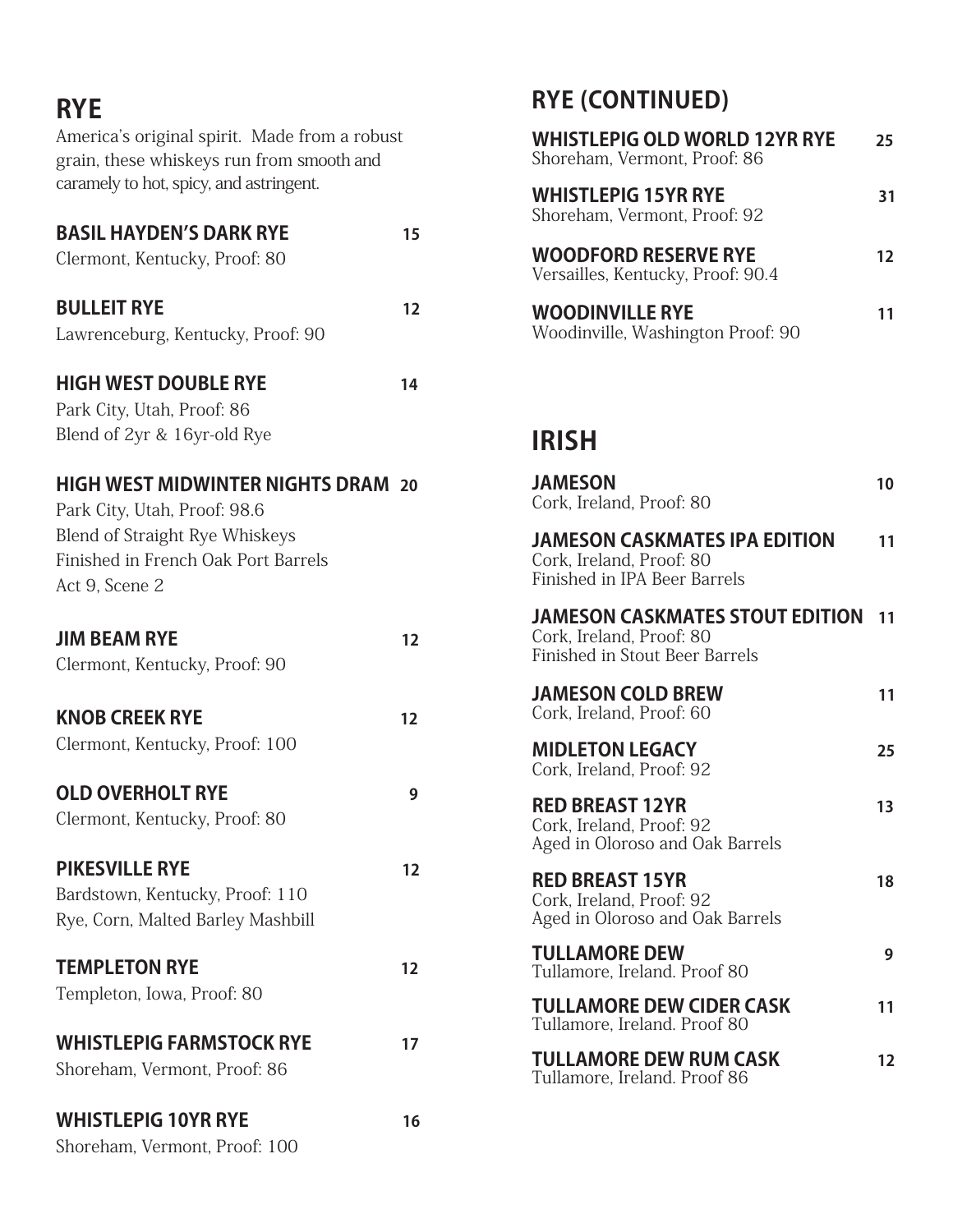# **SCOTCH & SINGLE MALTS**

| <b>ABERLOUR DOUBLE CASK 12YR</b><br>Region: Speyside // Barrel: Bourbon/Sherry                                                                                                                                     | 14 |
|--------------------------------------------------------------------------------------------------------------------------------------------------------------------------------------------------------------------|----|
| <b>ABERLOUR DOUBLE CASK 16YR</b><br>Region: Speyside // Barrel: Bourbon/Sherry                                                                                                                                     | 18 |
| <b>ARDBEG 10YR</b><br>Region: Islay // Barrel: Sherry                                                                                                                                                              | 17 |
| <b>ARDBEG UIGEADAIL</b><br>Region: Islay // Barrel: Sherry                                                                                                                                                         | 25 |
| <b>BALLER SINGLE MALT</b><br>Region: California // Barrel: Bourbon/French Wine                                                                                                                                     | 14 |
| <b>BLADNOCH ADELA 15YR</b><br>Region: Lowland // Barrel: Oloroso Sherry                                                                                                                                            | 36 |
| <b>BRUICHLADDICH CLASSIC LADDY</b><br>Region: Islay // Barrel: American Oak                                                                                                                                        | 12 |
| <b>BRUICHLADDICH ISLAY BARLEY 2010</b><br>Region: Islay // Barrel: Bourbon, French Wine                                                                                                                            | 14 |
| <b>BRUICHLADDICH OCTOMORE 10.1</b><br>Region: Islay<br>Heaviest Peated Whiskey Ever Released<br>Barrel: Bourbon                                                                                                    | 29 |
| <b>BRUICHLADDICH OCTOMORE 10.3</b><br>Region: Islay<br>6yr Old Islay Barley Using Barley Grown in a Single<br>Field, in a Single Year, at Octomore Farm, Less than<br>a Mile from Bruichladdich<br>Barrel: Bourbon | 34 |

### **GLENBURGIE CASK STR 26YR 36**

**(CONT.) GLENFARCLAS 105** 18 Region: Speyside // Barrel: Bourbon/Sherry **GLENFIDDICH 15YR SOLERA 14** Region: Speyside // Barrel: Bourbon, Sherry, Oak **GLENFIDDICH IPA EXPERIMENT 14** Region: Speyside // Barrel: IPA **GLENLIVET 12YR 12**  Region: Speyside // Barrel: American Oak **HIGHLAND PARK MAGNUS** 10 Region: Highland, Island: Orkney Barrel: Sherry **HIGHLAND PARK VALKNUT** 18 Region: Highland, Island: Orkney Barrel: Sherry **HIGHLAND PARK 18YR 28** Region: Highland, Island: Orkney **HIGH WEST AMERICAN SINGLE MALT 20** Park City, Utah, Proof: 88 An American single malt whiskey distilled and blended by High West in the Wasatch Mountains of Utah

**SCOTCH & SINGLE MALTS**

### **JOHNNIE WALKER BLACK LABEL 10**

Region: Scotland // Blended Scotch

Region: Speyside // Barrel: Hogshead